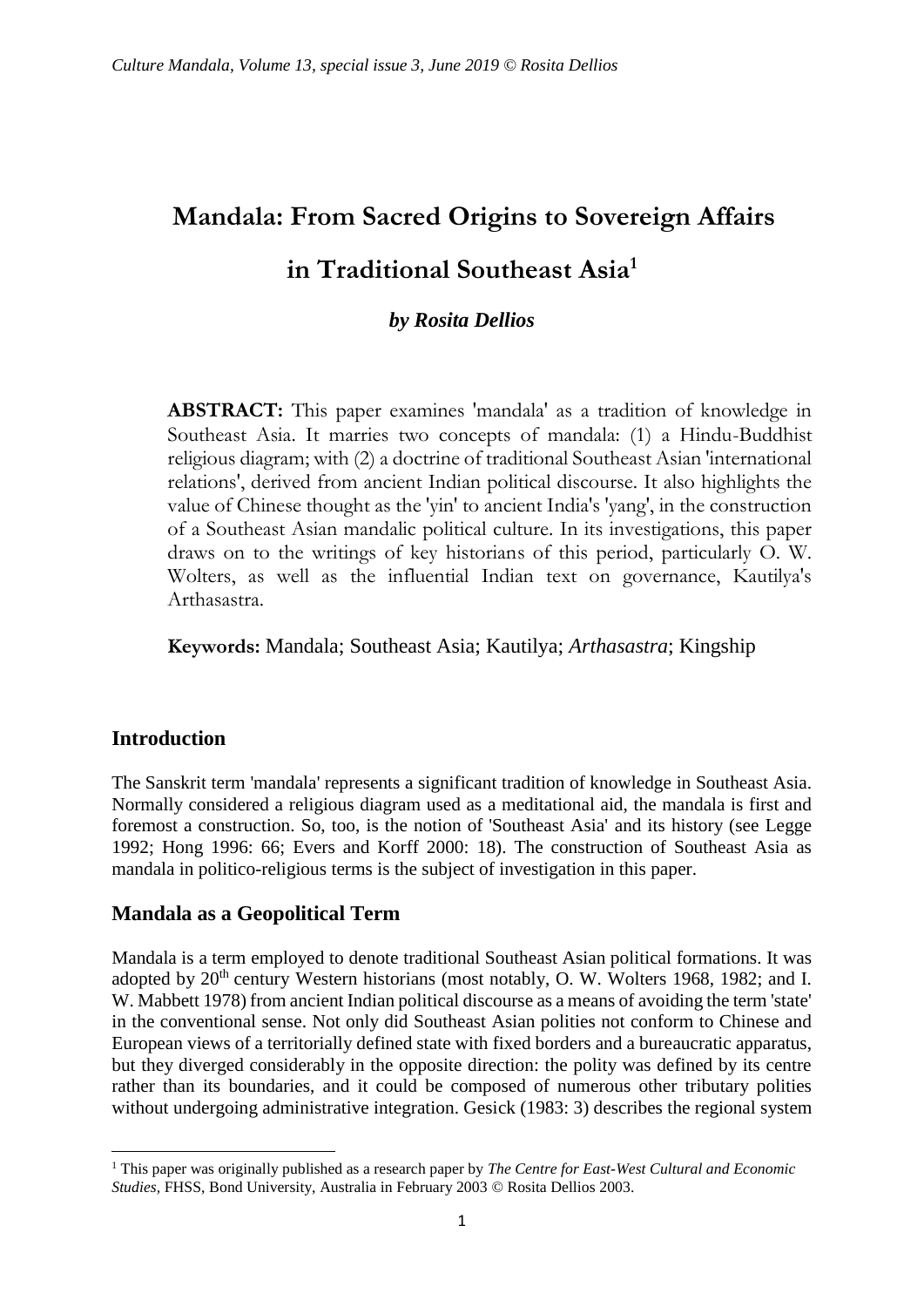of the day as a "patchwork construction of larger political units, in which the secondary and tertiary centres preserved a great deal of their internal autonomy in exchange for acknowledging the centre's spiritual authority". Moreover, spheres of influence could shift from one centre to another, so that any sense of statehood was fluid and contingent.

Other terms comparable to mandala employed by historians of pre-colonial Southeast Asia are: 'negara', a Sanskrit term which means kingdom, used by Geertz (1980) as 'theatre state' to denote the region within a town's performative influence; and 'galactic polity' (Tambiah 1976), whereby weaker political units gravitate to a stronger one (see Stuart-Fox 2000: 83-84). All three - mandala, negara and galactic polity - highlight the importance of charismatic leadership in a political system that fluctuates.

Turning to periodisation, 'proto-mandalas' are said to have evolved in the last centuries BCE (Stuart-Fox 2000: 86). The power of the chief was linked to ancestors and animist spiritual beliefs. By the  $5<sup>th</sup>-9<sup>th</sup>$  centuries CE, Hindu influence meant that many of the Southeast Asian kings (both on the mainland and the archipelago) identified with Siva, tapping Siva's power through meditation and ascetic practices (known as 'tapas'). 'Imperial mandalas' are said to have emerged in the 9<sup>th</sup>-12<sup>th</sup> centuries, a period known also as classical Southeast Asia because it represented the height of material culture. Monumental temple complexes were constructed (such as Ananda in Bagan in upper Myanmar, Angkor in Cambodia, Borobodur and Prambanan in central Java), and economic systems of irrigation-based agriculture and maritime trade were developed. Besides Hindu-Buddhist mandalic polities, there also emerged Muslim ones, such as that of Melaka which took over from the maritime trading empire of Srivijaya. Muslim rulers, too, linked into a religious legitimation base through propagation of the faith (see Stuart-Fox 2000: 91; SarDesai 1994: 54-58).

The above observations suggest that 'traditional' Southeast Asia was 'mandalic' insofar as it did not conform to European conceptions of the state as a legal, territorial entity but displayed the cosmological characteristics of states of Hindu-Buddhist persuasion prior to the expansion of the modern Western state system. Thus a mandala is not a state in the modern European sense, but it is also not to be deprived of its 'statal' status because of such delimitation. A mandala is a 'statal circle' (Law 1985: 195) of Indian origin and Southeast Asian elaboration. It can refer to a single centre and to a circle of centres. In traditional Southeast Asian international relations one may therefore speak of mandalas as states and inter-mandala relations as international relations within the world mandala system. Whoever can claim the centre of this system, a condition which requires being recognised as such, can claim the title of 'cakravartin' universal emperor (see Tambiah 1976). To better understand the philosophy from which such thought derives, it is necessary to explore the religious meaning of mandala.

# **Overview: Sacred Origins of the Term and Its Application to Sovereign Affairs**

Sanskrit for 'sacred circle', mandala is an internationally recognised term that sits comfortably in the English language. Even if the term 'mandala' is not used, it is widely recognised as a concept across an array of cultures because of its universality as a form (see Arguelles 1995: 20-21 for a review of the literature on mandala). A typical dictionary definition of the term is that of the Macquarie Dictionary which explains it as "a mystic symbol of the universe, in the form of a circle enclosing a square; used chiefly by Hindus and Buddhists as an aid to meditation". Powell (1996: 312) refers to it simply as "a circular sacred diagram used in meditation and ritual". Further investigation reveals that mandala is a compound word made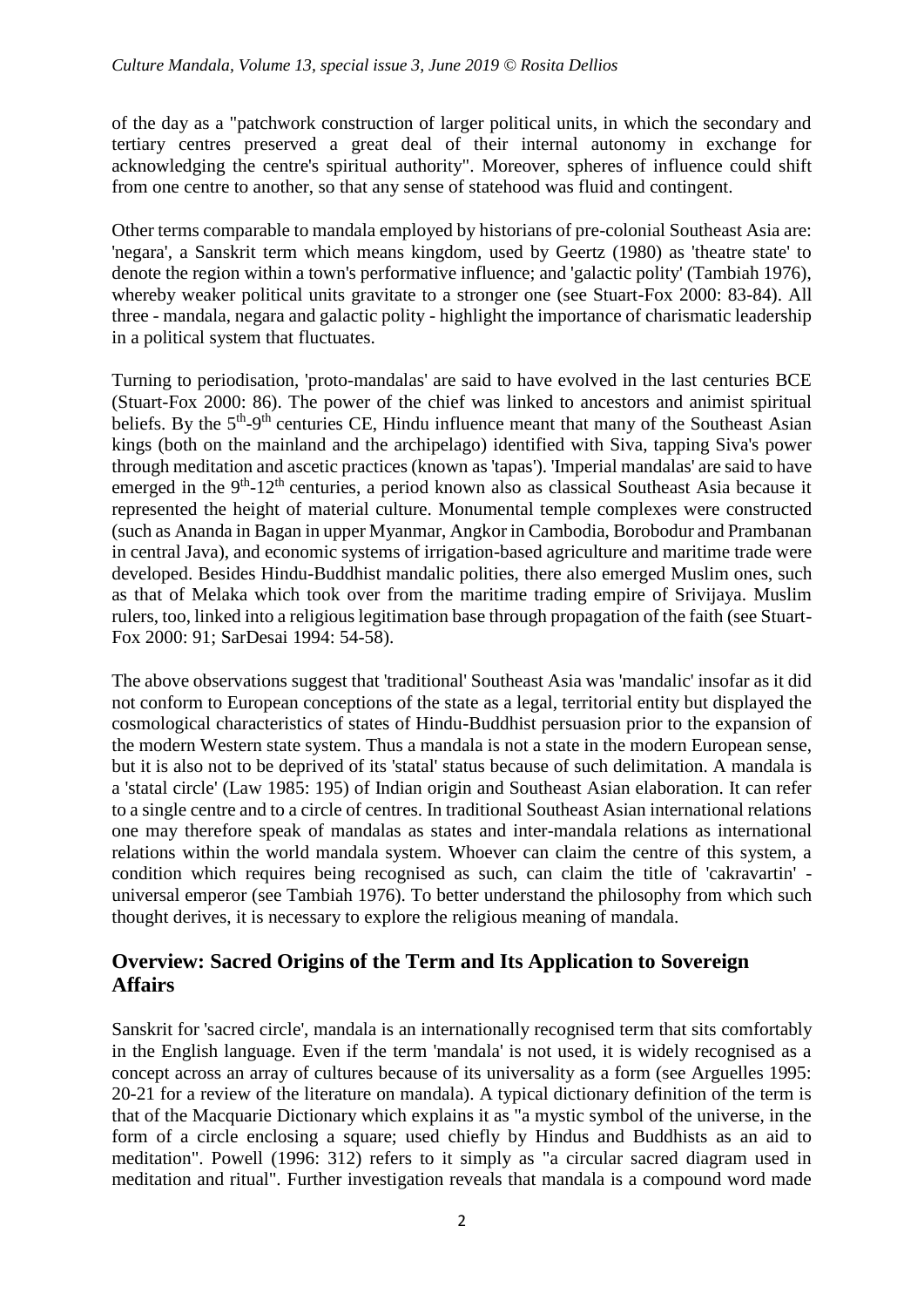up of 'manda', meaning 'essence', and 'la' meaning 'container', 'possessor' or 'signpost' (Grey 2001: 2; see also Snodgrass 1985: 104-5 for further variations on the meaning). It is thought to derive from ancient Indian beliefs in cosmic power entering the figure at the centre of a sacred space. The sacred space idea carries with it connotations of integration with a higher consciousness and protection against disintegrative forces. Relatedly, the mandala can also be viewed as a 'psychocosmogram' (Tucci 1961: 25) in which humans become 'centred' and diffuse that state-of-being outwards into action. In geopolitical terms, the resemblance is not difficult to establish. A monarch integrates vertically with the divinity as well as horizontally across a territory of people, land and resources organised in the form of 'vassal loyalties'. Such 'unity' (spiritual and political) protects the realm from disintegrative forces, internally and externally. This model - and its spiritual blueprint - is elaborated below.

# **Principles and Philosophy of Mandala**

The mandala's construction adheres to three principles: those of centre, symmetry and cardinal points. As Jose and Miriam Arguelles (1995: 13) point out:

> The first principle is constant; the latter two vary according to the nature of the Mandala. Symmetry can be bilateral or dynamic - rigid and well defined, or absolutely fluid. The cardinal points may be precise in number, the amount depending upon the mandala situation; or the points may be infinite, and nonexistent as in a circle.

The paradox of the mandala is that while it is structured in a centred, symmetrical and directional mode, in its Hindu-Buddhist formulation it seeks to impart the view of the illusoriness of the world (or 'samsara'), of reality as 'empty' - "being without essence, without a stable core" (Brauen 1997: 15); that "all things actually lack the independence and unchanging continuity that they seem to possess" (Cozort 1995: 12). Indeed, the mandala construction is based on a philosophy that requires a recognition of the emptiness of appearances. Only by doing so will the individual become self-less and hence free of attachments and cravings. Such a state, in Buddhist thought, permits a greater openness to life; a compassionate disposition to others. Buddhist ethics derive from this position. Giving up the delusion of a self permits a life-affirming practice of helping others to avoid suffering and to fulfil their potential.(2) Thus the cultivation of a higher consciousness - of enlightenment equates with happiness. In Tibetan mandala iconography, which is discussed in greater detail below, this is represented by the union of Tantric deities: the male principle, representing compassion and method; and the female principle, representing wisdom and insight into the emptiness of all things (on *unio mystica*, see Brauen 1997: 63). An example of this may be found in the tradition 'The Chakrasamvara Mandala', depicting Kalacakra and his partner Visvamatr.

The concept of emptiness is analysed in 'Dukkhasamudaya-ariyasacca', translated as 'dependent origination', 'co-dependent origination' and 'causal interdependence' (Feldman 1999). It is the Second Noble Truth, of the Four Noble Truths, which Buddha taught in his first sermon, and which form the foundational teachings of Buddhism. These are (*The Teaching of Buddha*1966; Rahula 1978): (1) 'dukkha', which connotes suffering, imperfection, impermanence, emptiness and insubstantiality; (2) 'samudaya', the origin of dukkha; (3) 'nirodha', the cessation of dukkha; and (4) 'magga', the way by which such cessation may be achieved (the Eightfold Path of right understanding, thought, speech, action, livelihood, effort, mindfulness and concentration). In the Buddha's teachings on samudaya (cited in Feldman 1999):

When there is this, that is.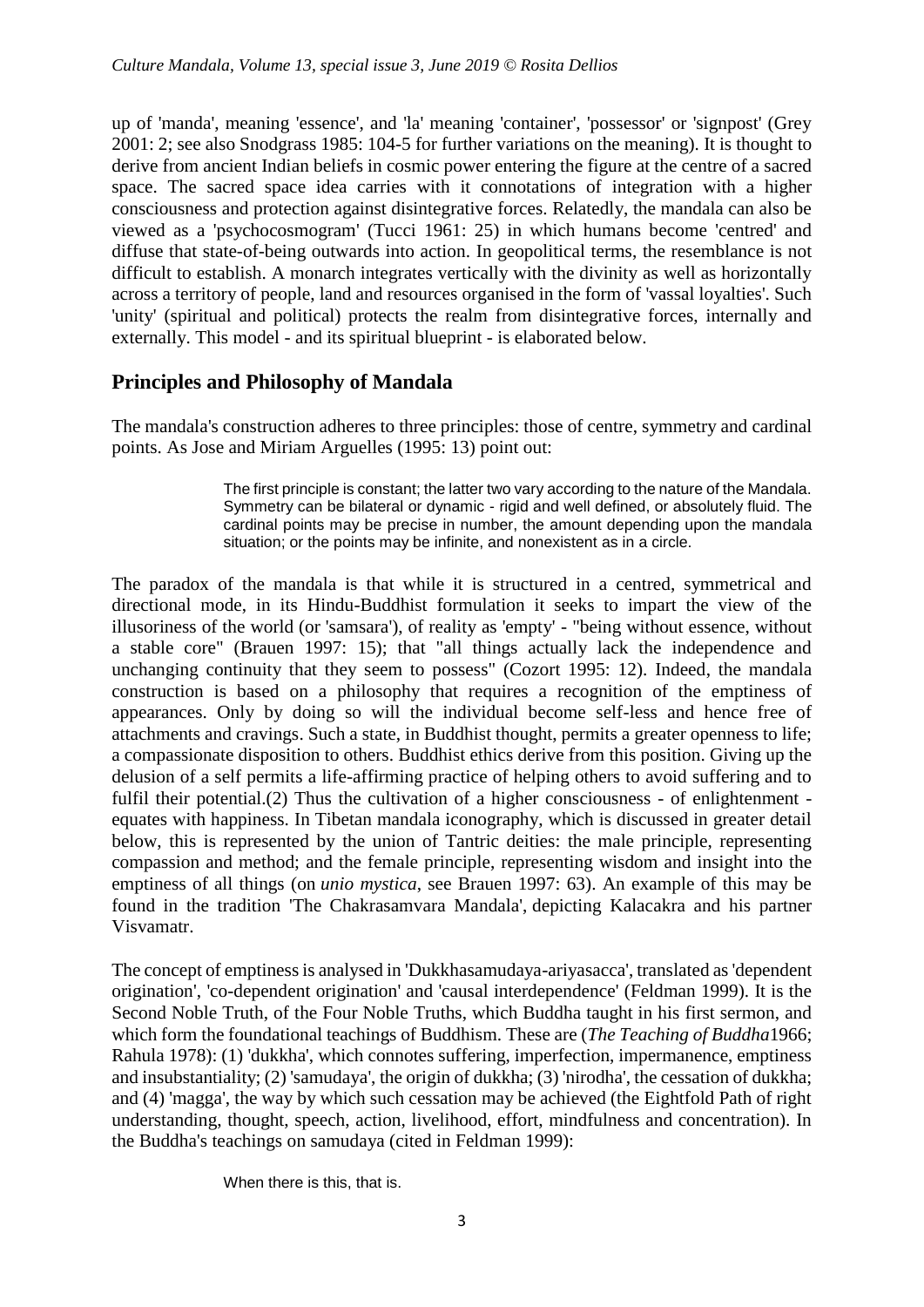With the arising of this, that arises.

When this is not, neither is that.

With the cessation of this, that ceases.

In other words, "everything is a succession of appearances whose source is a succession of causes and conditions" (*The Teaching of Buddha* 1966: 88). The appearances of the mandala are, paradoxically, designed to teach this lesson and induce the adherent to seek the liberation that lies beyond delusion. This is because while the "world of delusion" is produced by the mind, yet "it is also from this same mind that the world of Enlightenment appears" (ibid.: 86). Appearances are turned into tools for probing appearances, and nowhere is this spiritual technology more ritually developed than in the Tibetan tantric tradition,(3) which symbolises "emptiness in the shape of deities" (Brauen 1997: 61), as well as displaying 'disappearances' whereby deities are represented by their absence.(4)

Essentially, the appearance of an aspect of Buddha-nature, represented by one of the five Buddha manifestations,(5) in the form of a mandala, helps the adherent undergo the path of Buddhahood. Meditation on, and visualisation of, one of those five Buddhas (called 'the deity') enthroned in the centre of a palace-like mandala is a common method practised (known as 'deity yoga'). The objective is for the practitioner to identify with the deity and hence the qualities represented by the deity. During visualisation, the painted mandala is used as an aid to memory. For example, the Vajrasattva Mandala, dedicated to the Vairocana Buddha - "the ultimate Tantric teacher" (Huntington 2002:18) - represented at the centre by the 'vajra' or the "male part of the Tantric polarity: the symbol of effective means of the Buddha's active compassion with the meditating person" (Hansen 1996).

Mandalas may be three dimensional in the form of a stupa, for example, Borobodur, built in central Java in the 8<sup>th</sup> century. They are more commonly known in their two dimensional form, as in the impermanent sand mandalas used for ritual purposes by Tibetan monks or the more lasting painted mandalas (thangkas), used by devotees. The human body may also become a mandala through the practice of yoga (linking of the body with spirit), so that the 'manda' ('essence' or enlightenment) may enter 'la', the 'container' or body. As Meulenbeld (2001: 78) notes:

> By means of concentrated energy rising up along the spine, one attains the apotheosis of the process of union in a lotus-shaped mandala at the crown of one's head. This is where light breaks through the spiritual darkness. The thought behind this is that, according to the tantras, humans are vessels full of ignorance, but also vessels with a divine spark in their most profound depths.

It may be concluded that the mandala in its sacred dimensions is a centring device for spiritual purposes. It is, in a word, a psychocosmogram; the human connects with the cosmic by centring on the 'divine spark' or essence. To facilitate the process for the devotee, the essence is represented as a deity. The devotee, in identifying with the deity, engages in a higher state of consciousness. This also translates to spiritual power, because the human has merged with the divine. When this idea is transported to the political field, within a religiously oriented society, it permits a political leader to also claim a degree of divinity or, in the Buddhist case, a high degree of merit. Such was the case in early Southeast Asia. However, to make the transition from tantric meditations to regional geopolitics, it is first necessary to become acquainted with Southeast Asia's ancestral political mandala, that of the classical Indian strategist, Kautilya.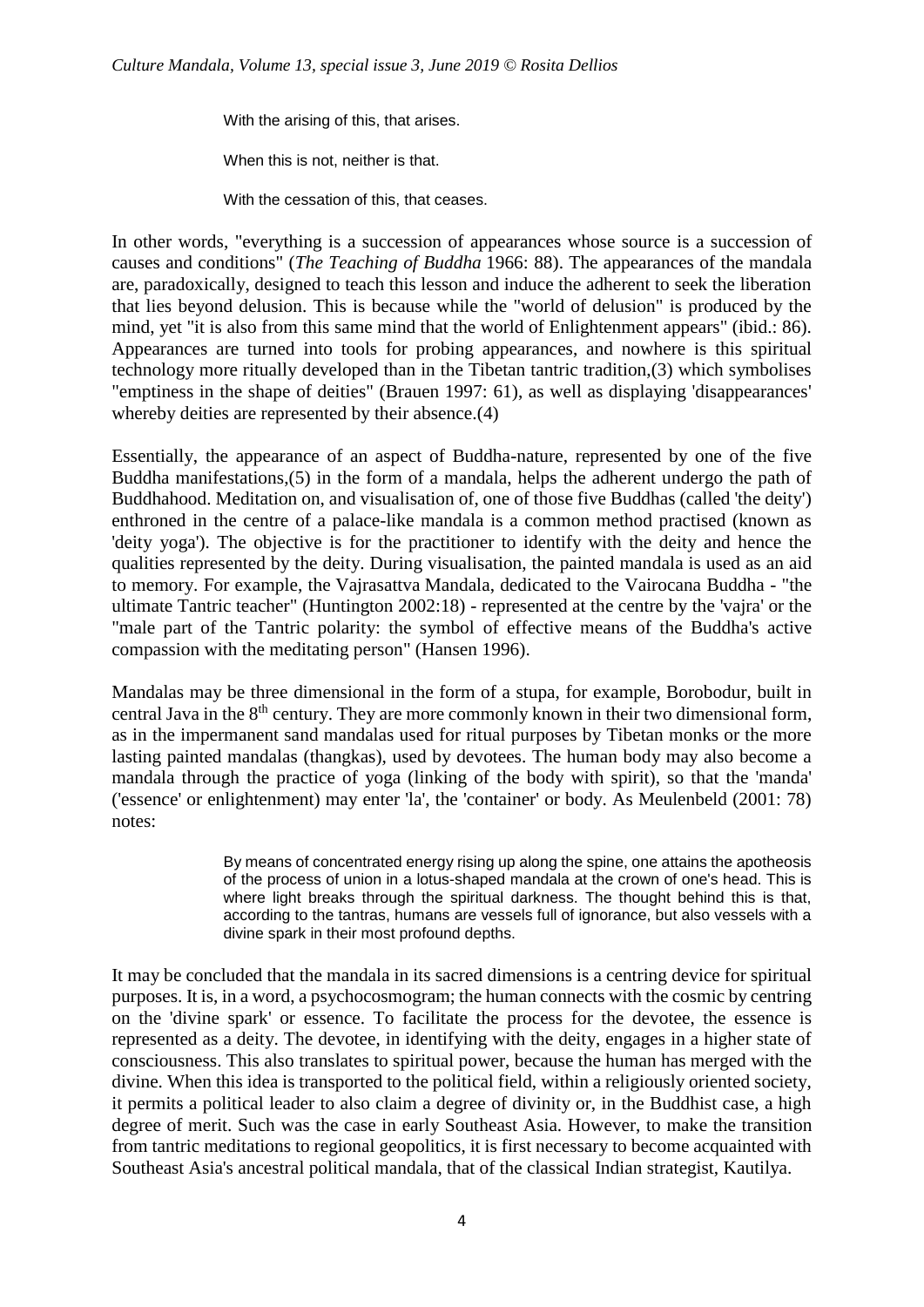# **Kautilya's 'Mandala of States'**

Law (1985: 195) defines mandala as a 'statal circle', explaining that:

The publicists of ancient India used to apply the term *mandala* to a cluster of states, the activities of which were likely to be actually brought into play by the political actions of any one of them.

The mandala as statal circle is referred to in various ancient sources. These include the Hindu epics, *Mahabharata* (especially its 12th book) and the *Ramayana;* the *Puranas*; and the*Manusamhita*, which is the law book ('Code of Manu') on Hindu religious and social behaviour, said to derive from Manu, the progenitor of humanity. Most importantly in terms of specificity are the treatises on polity (6) - such as the *Nitisara* ('Essence of Politics') of Kumandakiya, the *Nitivakyamrta* ('Nectar of Aphorisms on Politics') of Somadeva Suri, and the celebrated *Arthasastra*, attributed to the Mauryan Chief Minister, Kautilya, in the 4<sup>th</sup> century BCE. The statal circle, for the purposes of strategic theorising - or 'deliberations', as Law (1985: 196) terms it - was usually structured as a 12-state system (sometimes more, sometimes less), with one of the 12 states being selected as the 'vijigisu' to serve as the mandala's orienting centre of strategic planning ('deliberations').

The statal circle is constituted thus:

- $\bullet$  a centre ('vijigisu');
- in front of which are five states in five zones, these being 'ari' (enemy), 'mitra' (friend), 'ari-mitra' (enemy's friend), 'mitra-mitra' (friend's friend), and 'ari-mitra-mitra' (friend of the enemy's friend);
- while to the rear of the vijigisu are four states in four zones, these being 'parsnigraha (rear-enemy), 'akranda' (rear-friend), 'parsnigrahasara' (rear-enemy's friend), and 'akrandasara' (rear-friend's friend); and
- adjacent the vijigisu are two states, 'madhyama' (medium power) and 'udasina' (paramount power).(7)
- "Thus there are four primary Circles of States, twelve kings, sixty elements of sovereignty, and seventy-two elements of states" (Kautilya 1968: 293, vi: 2).(8)

While the root meaning of vijigisu is conqueror, this term should not be taken in the purely military sense. Destructive wars of conquest would risk obliterating the mandala as an interstate system. Mabbett (1978: 36) alludes to the 'soft power' of the vijigisu in seeking "not the destruction of other *rajyas* [kingdoms] (which would cause the *mandala* to cease to exist), but their submission and homage to his glory". Indeed, Kautilya (1967: 295, vii: 1) offers a number of options in inter-mandala relations, of which war ('vijraha') is only one. The others include such diplomatic staples as the pursuit of peace through treaty or alliances and a posture of neutrality. The course of action chosen is dependent on the vijigisu's sovereign circumstances, which comprise (Kautilya 1967: 289, vi: 1): the king, the minister, the country ("territory with subjects", according to Law 1985: 202), the fort, the treasury, the army, the friend (ally), and the enemy. The quality of the king's leadership is central to the other elements of sovereignty (Kautilya, 1967: 291, vi: 1):

> Excepting the enemy, these seven elements, possessed of their excellent characteristics are said to be the limb-like elements of sovereignty.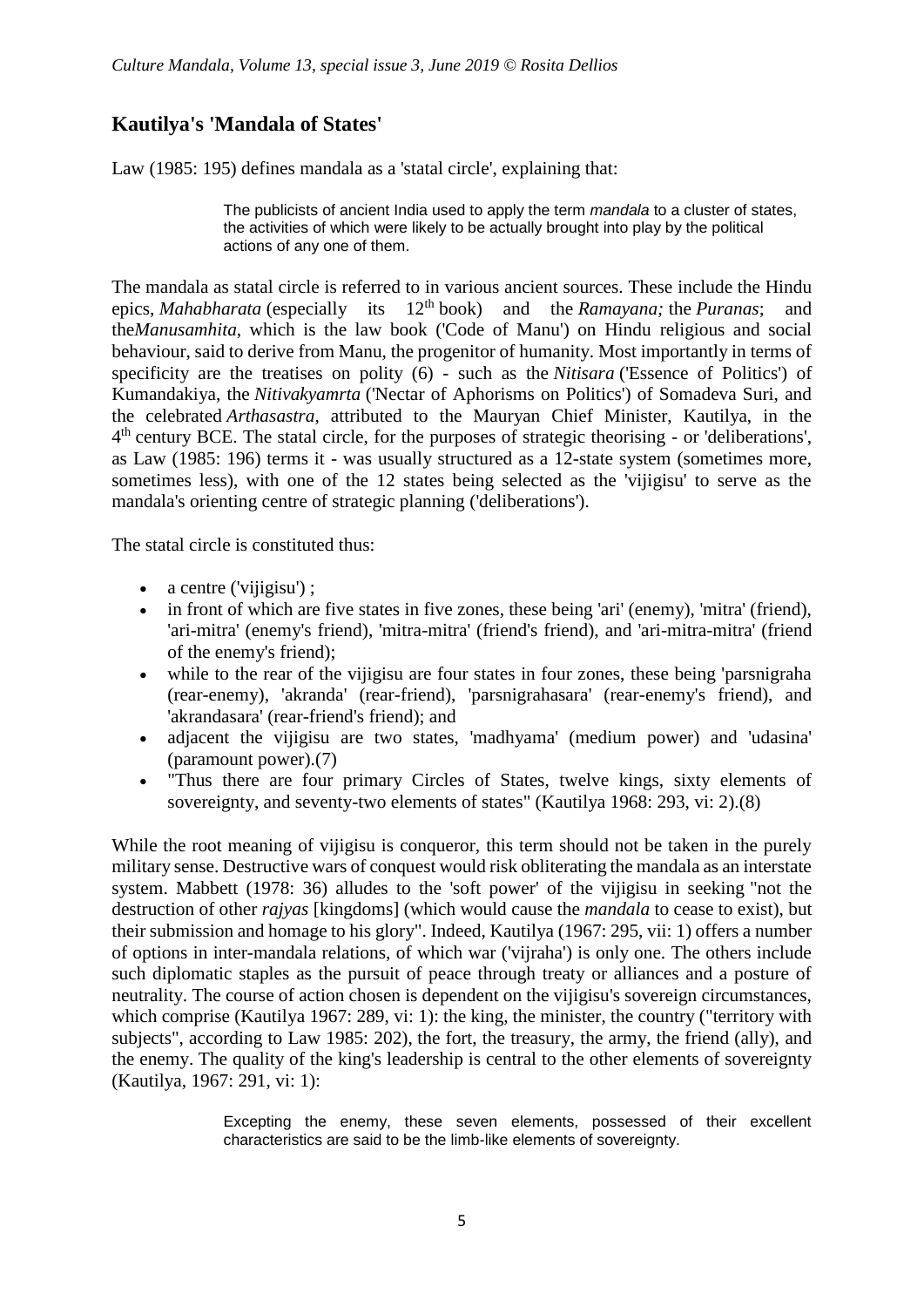A wise king can make even the poor and miserable elements of his sovereignty happy and prosperous; but a wicked king will surely destroy the most prosperous and loyal elements of his kingdom.

. . . a wise king, trained in politics, will, though he possesses a small territory, conquer the whole earth with the help of the best fitted elements of his sovereignty . . .

It may thus be concluded that the 'wise' king's body ('limb-like elements') of sovereignty, is the hub (or 'nave', see below) of the wheel of states. The image of the mandala as one of centre and circumference is well represented at the end of Kautilya's Book Six, 'The Source of Sovereign States' (ibid: 294):

> Throwing the circumference of the Circle of States beyond his friend's territory, and making the kings of those states as the spokes of that circle, the conqueror shall make himself as the nave of that circle.

This passage, perhaps more than any other, resembles the sacred circle of the contemplative and ritualistic mandala. At this point the apparently secular calculations of geopolitics enter the orbit of religiously defined power. Here the discussion spreads beyond India and to a 'Hinduising' Southeast Asia. A ruler of an early Hindu-Buddhist kingdom would be viewed as "concentrating and preserving cosmic Power" (Wolters 1999: 94, citing Anderson 1972), which for a Buddhist king would specifically derive from "accumulated merit" through a concerted effort at self-mastery and Buddhist dharma (Wolters 1999: 95). In this the king was a 'dharmaraja'. His role as 'cakravartin' occurs in the expansion of his mandala under a 'just war' doctrine known as 'dharmavijaya'.(9) Being Hindu-Buddhist, this doctrine took care of the entire environmental system, human and natural. The Greek diplomat Megasthenes noted while at the Mauryan court that Indian armies did not attack farmers - "regarded as a class that is sacred and inviolable, the tillers of the soil" - or engage in any 'scorched earth' policy that would destroy the environment: "they never ravage an enemy's land with fire, nor cut down its trees" (cited in *A Tribute to Hinduism - War in Ancient India* 2001; see also Basham 1967: 55 on the reconstructed works of Megasthenes).

Such was the milieu of thought which the Southeast Asian ruling elite absorbed in what Wolters (1999: 110) termed 'self-Hinduisation'. Most evident was the adoption of Sanskrit texts, names and ideas - notably that of cakravartin - but also a religious attitude of a spiritualised world. This resonated well with the existing indigenous animist belief structure whereby everything be it rock, river, tree or animal - is imbued with a spirit that requires proper ritual regard, lest it causes harm but also in the hope of harnessing its protective power (see Barwise and White 2002: 37-39; and McNeely and Sochaczewski 1991). Ancestors, too, were ritually cared for. The early Southeast Asian world was indeed a magical place. It was also highly mandalic in both the religious and political meanings. How it diverged from the Kautilyan construct is examined below.

### **A Southeast Asian 'Circle of States'**

Early Southeast Asian polities differed from their Indian counterparts in that the notion of 'ekacchatra' ('one-umbrella sovereignty) (see *A Tribute to Hinduism - War in Ancient India*2001) was not as highly developed. This was largely for reasons of diverse geography (mainland and archipelagic) and associated historical experiences. Certainly the title of cakravartin was widely adopted as an ideal, but its implementation in the form of an imperial state would have hardly seemed relevant in polities with strategic depth, such as Angkor, which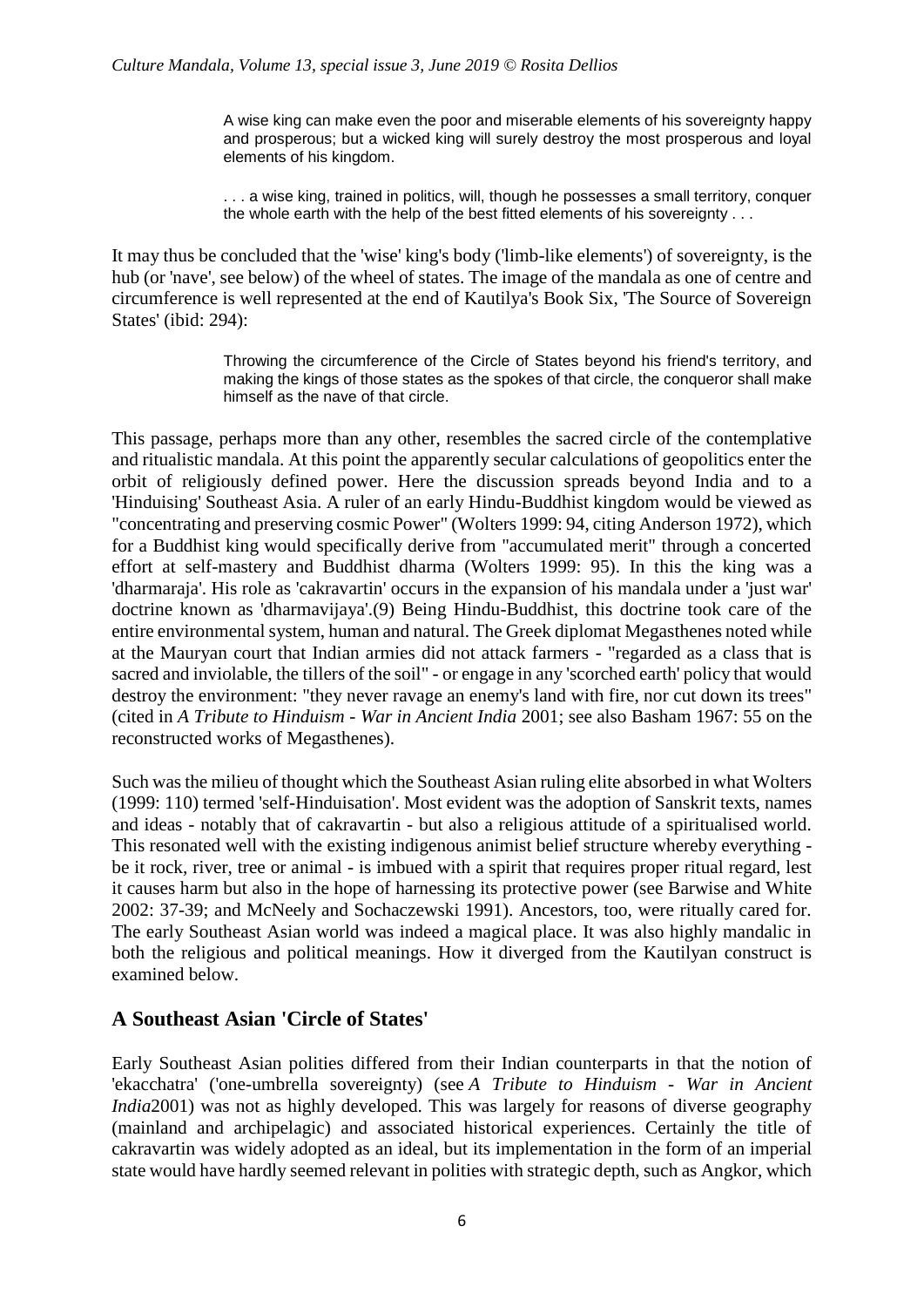lasted for six centuries; or reliance on maritime trading networks such as Srivijaya. The Vietnamese on the Red River Delta, by comparison, were compelled by the threat and example of China to develop a strong imperial state of their own.

Another unrealised dimension of the Hindu world was that of caste: Southeast Asian societies did not privilege lineage or social position as much as 'persons of prowess'. Indeed, the Burmese, who were among the earliest recipients of Indian culture among the Southeast Asians, are noted for having "exercised discretion, rejecting the Indian hierarchical caste system and giving women a high place in society" (SarDesai 1994: 30). An individual's achievements - not birth status - were considered indicators of spiritual power. In this, the Siva and Visnu 'cults of kingship' in Southeast Asia were far more attuned to a spiritually sourced meritocracy. Thus, as Wolters (1999: 111) observes:

> Hinduism did nothing to bring a "kingdom" into being with its own permanent identity. Instead a cult of kingship developed in the form of a personal cult of a Siva-like person who had seized the kingship from someone else. Political allegiances would therefore be no more than the sum total of the personal religious concerns of other chiefs who believed that their Siva-like overlord would provide them as individuals with additional means of earning merit if they submitted and served him . . .

In ancient India the political mandala - or statal circle - was more a secular affair in a territorial state than the divinely imbued variant that was nurtured by the court brahmins of Southeast Asia. These learned ritual specialists, who formed the priestly class, were deemed to be the "prime agents" (SarDesai 1994:16) of the spread of Indian culture to Southeast Asia.(10) They were more interested in promoting the Code of Manu than the *Arthasastra* of Kautilya. It is true that within Indian thought may be found both divine and contractual attributes of monarchy (see Basham 1967: 82-84), yet it is also the case that the key texts for governance preeminently, the *Arthasasta* of Kautilya - are considered secular works with a "predilection for endless and pedantic classifications and definitions" (Law 1985: 211, expressing a prevailing view of the *Arthasastra*). Such detailed attention to the many facets of society, from the 'detection of youths of criminal tendency by ascetic spies' (iv, 5) to the 'formation of villages' (ii, 1), suggests a developed sense of state control, even if it was not entirely realised. Basham (1967: 81) concludes that:

> Probably in no kingdom of ancient India, not even in that of the Mauryas, was the influence of the state quite so all-pervading as in the system envisaged by the *Arthasastra*, though the author evidently based his precept on current practice.

Such 'statism' was even seen to make opportunistic use of a king's perceived divine connections, as Basham (1967: 84) adds:

> The author of the *Arthasastra* had no illusions about the king's human nature, and seems to have had little time for mysticism, but he recognised that legends about the origin of kingship had propaganda value.

That which links the mystical with the secular conduct of state is the notion of protection, and the maintenance of order, for which the king was responsible. Hence the *Arthasastra's*detailed duties of internal affairs (law and order, social welfare, economics) as well as external affairs (inter-mandala relations of diplomacy and war) are designed for the protection of society and its values. This is done within the armour and authority of state, which was "merely an extension of the king" (Basham 1967: 90). It may be postulated that the difference between the secular slant in the Kautilyan statal circle and the widely recognised Southeast Asian mystical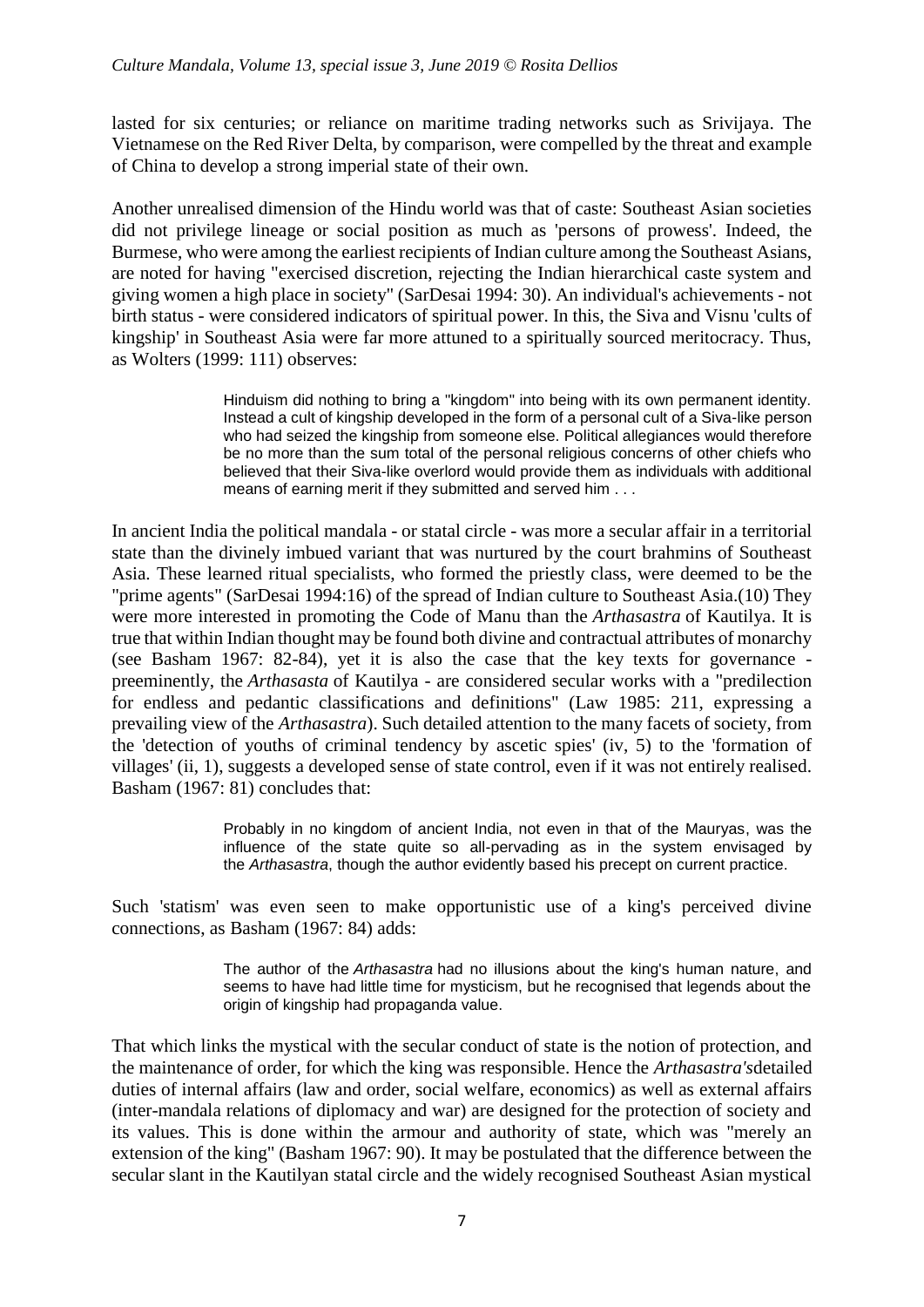path to power lay in the latter's conception of the protective role of the king as a function of cosmically-endorsed order. This philosophical disposition with its greater reliance on the Code of Manu than the treatises on polity did not, however, cloud the strategic lessons of the *Arthasastra* in practical matters of state security.

This is illustrated by Wolters (1968) when he describes how the Ayudhyan king Naresvara "demonstrated a pronounced sense of the rear side of the world of Ayudhya" (ibid., 174) - that of China, Korea and Japan - in his diplomacy of 1592. This was the year when Naresvara offered to help China resist an expansionist Japan under Hideyoshi. "Japan was seen as a powerful 'rearward' enemy, likely to become an immediate and dangerous one unless Hideyoshi were humbled. In these circumstances China was Naresvara's 'rearward' friend" (ibid.).

The statal circle was also well understood by Angkor's founding king, Jayavarman II, who was officially described as "the conqueror of the circle of his enemies" (Higham 1989: 259). Angkor as a study of a mandalic polity is instructive on a number of levels and hence worth elaborating.

Founded in the 9th century in the lower Mekong basin after an unstable period of warring chiefdoms, Angkor lasted nearly six centuries as the centre of Khmer royal power. At a ceremony performed by an Indian brahmin on Mount Mahendra (near Angkor) in 802, Jayavarman II was proclaimed cakravartin and regarded as an incarnation of Siva. Upon his death in 850, his son, Jayavarman III, followed as king until he too died in 877. Then came Indravarman who reigned until 889 and his son, Yasovarman I whose rule ended in 900. The latter was the first king to take up residence at Angkor. Succession was not necessarily hereditary, despite future kings' attempts to contrive royal genealogies. As Taylor (1992: 159) points out:

> Genealogies and claims of blood relationship with previous kings were part of the legitimizing process, but the mechanism of succession remained sensitive to the ability of claimants to assume command at Angkor.

In its heyday in the  $13<sup>th</sup>$  century Angkor spread its mandalic polity over present-day Cambodia, the Mekong Delta, and parts of Laos and Thailand. Yasovarman's reputation was heightened by his monumental works: monasteries and temples in honour of Siva, Visnu and Buddha were built in mandala formation, and as a microcosm of the universe. Another king, Suryavarman II (reigning 1113-1150) was responsible for building the renowned Angkor Wat. A new capital city, Angkor Thom with the impressive Bayon temple, was constructed by Jayavarman VII, who ruled from 1181 until his death circa 1218/19. The temples served not only a religious function but acted as centres of administration, craftsmanship, and as warehouses for grain (Barwise and White 2002: 54-55; see also Evers and Korff 2000: 27). Thus the temple system, owned by the nobility, was part of the management of a wealth-producing agricultural base. Specifically it relied upon irrigated ricefields that were advantaged by Angkor's location on the northwest shore of the great inland lake, Tonle Sap. Its agricultural success was such that it could support a population of a million people (compared to only 35,000 people in London, for example) (see Osborne 2000: 2) as well as the mandala of temples which, in turn, maintained the system. All of the above leads to the conclusion that the construction of temples signified more than the king's relationship to divinity and hence charismatic claims to power: they signified the 'state' as a mandalic construct. The sacred and the secular visibly combined.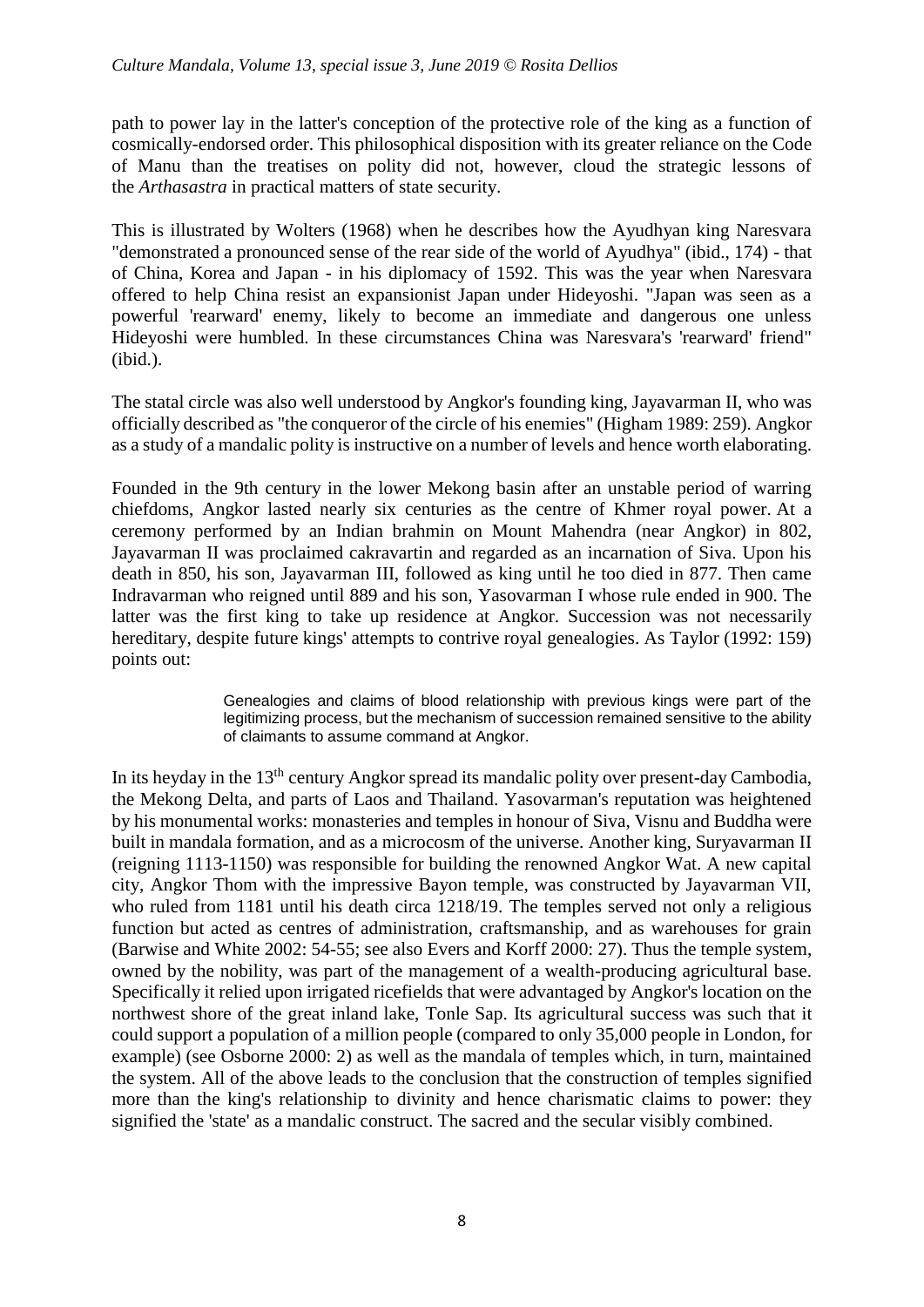When the end did come to Angkor, it came from three discernible trends (see Wyatt 2001: 22; Taylor 1992: 163; and SarDesai 1994: 29-30): rebelliousness among vassal states; a shift in economic power from rice cultivation to foreign trade, especially with the development of the ceramics industry in Siam; and a change in religious orientation to Theravada Buddhism or, as Taylor (1992: 163) puts it, "from a religious culture that was priestly to one that was monastic". The Khmers abandoned their capital in 1434 and established a new one in Phnom Penh. Ayudhya, in turn, became a dominant mandala.

As Angkor illustrates, Southeast Asian rulers tended to favour a religious, even cult-like, centre for a political mandala which displayed geopolitical calculations. Does this suggest a certain hybridity? That which is clear is that Wolters, the prime exponent of mandala as a term for traditional Southeast Asian international relations (that is, inter-mandala relations), did not intend it in its religious meaning of a sacred diagram. The latter he distinguishes as "another use of the term" (Wolters 1999: 139). He did, however, link the mandala political system to a religious culture that attributed higher spiritual powers to the ruler.(11) This is not to say that the mandala as sacred diagram was irrelevant. A ruler would make use of mandala meditational practices to increase his spiritual potency (Wolters 1999: 139), thus giving him greater power to fight his enemies and attract allies.

> The earliest Southeast Asian polities, even when Sanskrit inscriptions began to be written, were the personal and somewhat fragile achievements of men of prowess and had not been transformed by institutional innovations in the direction of more centralized government. A polity still cohered only in the sense that it was the projection of an individual's prowess. (Wolters 1999: 21)

Like the Buddhist meditational mandala which is constructed to teach the emptiness of appearances, so too the political mandala of traditional times "always remained personal and impermanent; it was not a mapped territorial unit" (Wolters 1999:114). Moreover its centre was not to be confused with 'centralisation': "Centrality was defined through kingship, and accordingly, 'centre' implied the location of the palace and the king as articulator between heaven and earth" (Evers and Korff 2000: 30).

Mandalas were not only descriptions of a tribute system to a charismatic centre of attraction. There were also "mandalas of conflict", as Wolters (1968: 176) pointed out with regard to the Myanman wars of the 16<sup>th</sup> century, which embroiled the "Burmans, Mons, Shans, Northern Thai, Lao, Khmers, and Ayudhya Thai". Indeed, such mandalas of conflict are a well recognized phenomenon throughout time: now they are called 'regional security complexes' (Buzan 1983; Buzan and Waever 2003) or, more generally, referred to as the 'security dilemma' in international relations with its ubiquitous 'balance of power' metaphor (see Little 2000). The difference between international relations today and inter-mandala relations in Southeast Asia's past is that there was no recognition then of equality among independent polities. Each mandala was idealised as divinely ruled and universal (cakravartin). It was ideologically not possible to recognise another cakravartin. As Wolters (1999: 39) notes:

> No matter how relaxed inter-regional relations normally were, the paradox of a cluster of self-styled "unique" centres reduces the possibility that *mandala* centres would accept each other on equal terms and gradually develop closer relations with each other.

The idea of a universal monarchy is present in the epics, such the *Ramayana*, and in the *Cakkavattisihanada Sutta*, a text from the era of the Mauryan king Asoka (Basham 1976: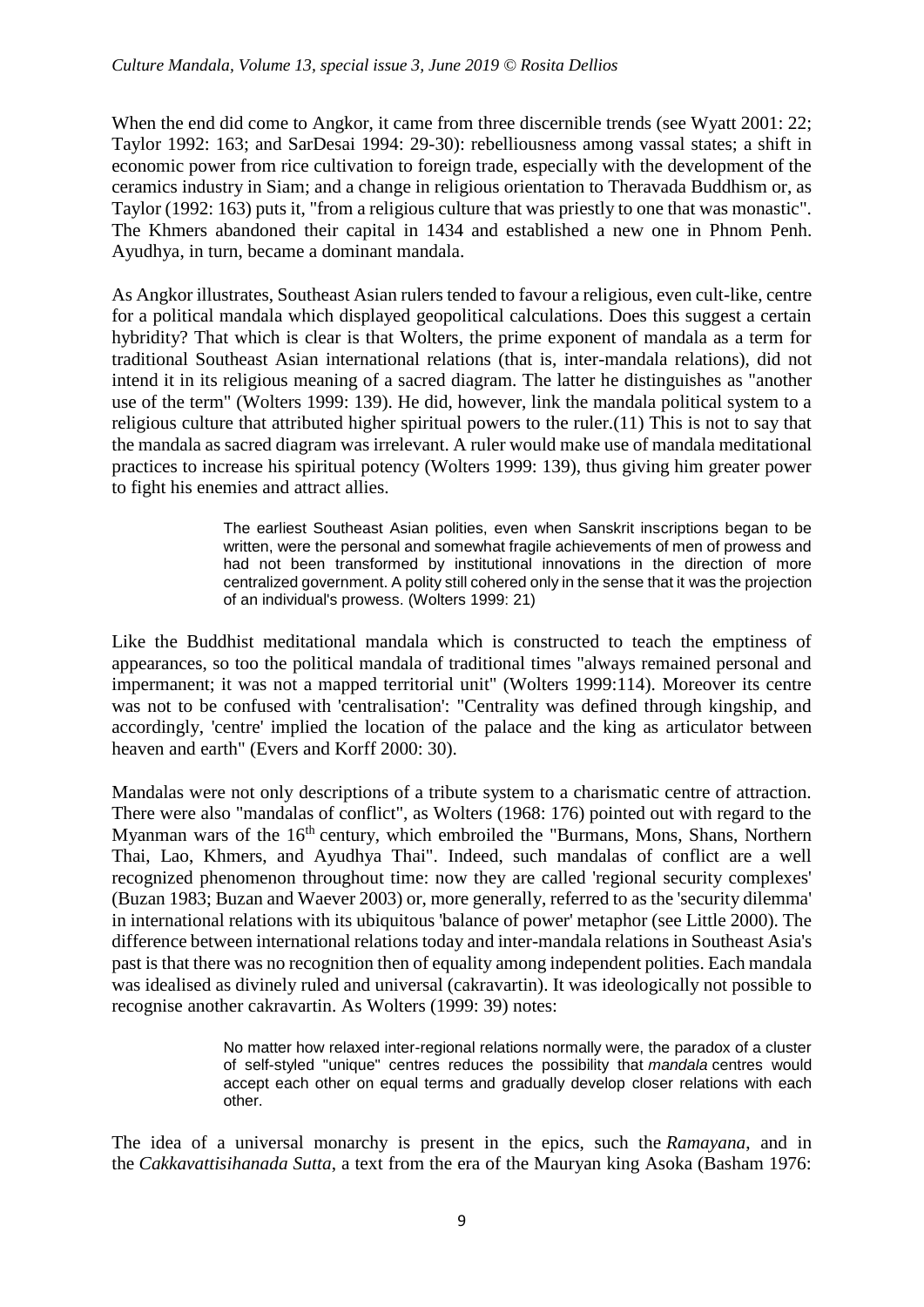84, footnote), who brought a Buddhist morality of non-violence to  $3<sup>rd</sup>$  century BCE India. Renouncing wars of aggression after witnessing their horrors, Asoka sought only the *moral* conquest of the world. Such a king is understood to be a 'world conqueror' or 'universal monarch'. Needless to say, this idealistic concept was later used by ambitious rulers as a pretext for war.

The significance of the concept of cakravartin for the traditional international system of Southeast Asia is that 'mind' was privileged over 'matter', the ideal over the real: mandalic Southeast Asia comprised a number of sub-regions, each of which conceived of itself as the true centre of the wider region, even though it did not put into practice this notion.

#### **Attributes of the Traditional Polities**

Taking into account the above-noted principles of the mandala - those of centre, symmetry and cardinal points - what conclusions may be drawn about traditional Southeast Asian political mandalas? Jose and Miriam Arguelles (1995: 13) observed that the first principle, that of a centre, is constant. This translates to the cakravartin - the notion of a centre, radiating outward in the person of a divinely-imbued king. The centre may thus be said to consist of *power that is personal and devotional rather than institutional.* This is not the power of conquest that is being described (though military power was viewed as a consequence), but the ability of the leader to tap into 'cosmic power', be it as a Hindu 'devaraja' (king of gods) or a Buddhist 'dharmaraja' through virtuous behaviour. Thus such a leader represents the charismatic centre of a mandala and is considered a person of 'prowess' (Wolters, pp.94-5; and Christie 1983). As Chandler *et al.* (1989: 60) explain:

> Hindu-Buddhist traditions of kingship, introduced into Southeast Asia by the seventh century A.D., saw the monarch as a repository of *karma*, or merit, linking the kingdom to the cosmos and as possessing, both in his person and in his office, a relationship with the invisible world by which his body and his actions were made sacred.

Symmetry, the second principle of mandala, is said to vary and "can be bilateral or dynamic rigid and well defined, or absolutely fluid" (Arguelles 1995: 13). The Kautilyan statal circle with its forward and rearward friends and enemies displayed a strategic symmetry that was well deployed by King Naresvara in offering to assist China against Japan in 1592. In a wider civilisational sense, Southeast Asia found itself at the centre of a Sino-Indic pilgrimage and trade circle that reached even farther afield to the Middle East, Africa and Europe.

Symmetry relates to the third principle of mandala: cardinal points. "The cardinal points may be precise in number, the amount depending upon the mandala situation; or the points may be infinite, and nonexistent as in a circle" (Arguelles 1995: 13). The cakravartin concept speaks of universality through moral conquest, while the trading regimes of the port-based mandalas required a network of intelligence that spread well beyond the immediate confines of the subregion. Here, too, in the practicalities of trade between China and India, and beyond that to Arabia, Africa and Europe, the cardinal points extended. In terms of security, also, the mandala could spread to Northeast Asia and Europe. Moreover, to return to the centre, 'men of prowess' were not identified through lineage descent but through personal achievement and "the priority of the merit-earning present" (Wolters 1999: 39). There was thus a forward-looking and strategic attitude on the part of would-be overlords, who would cast their net out to the world in a wide sweep. They would bring in ideas and technologies as they deemed fit - including tantric spiritual technologies from India.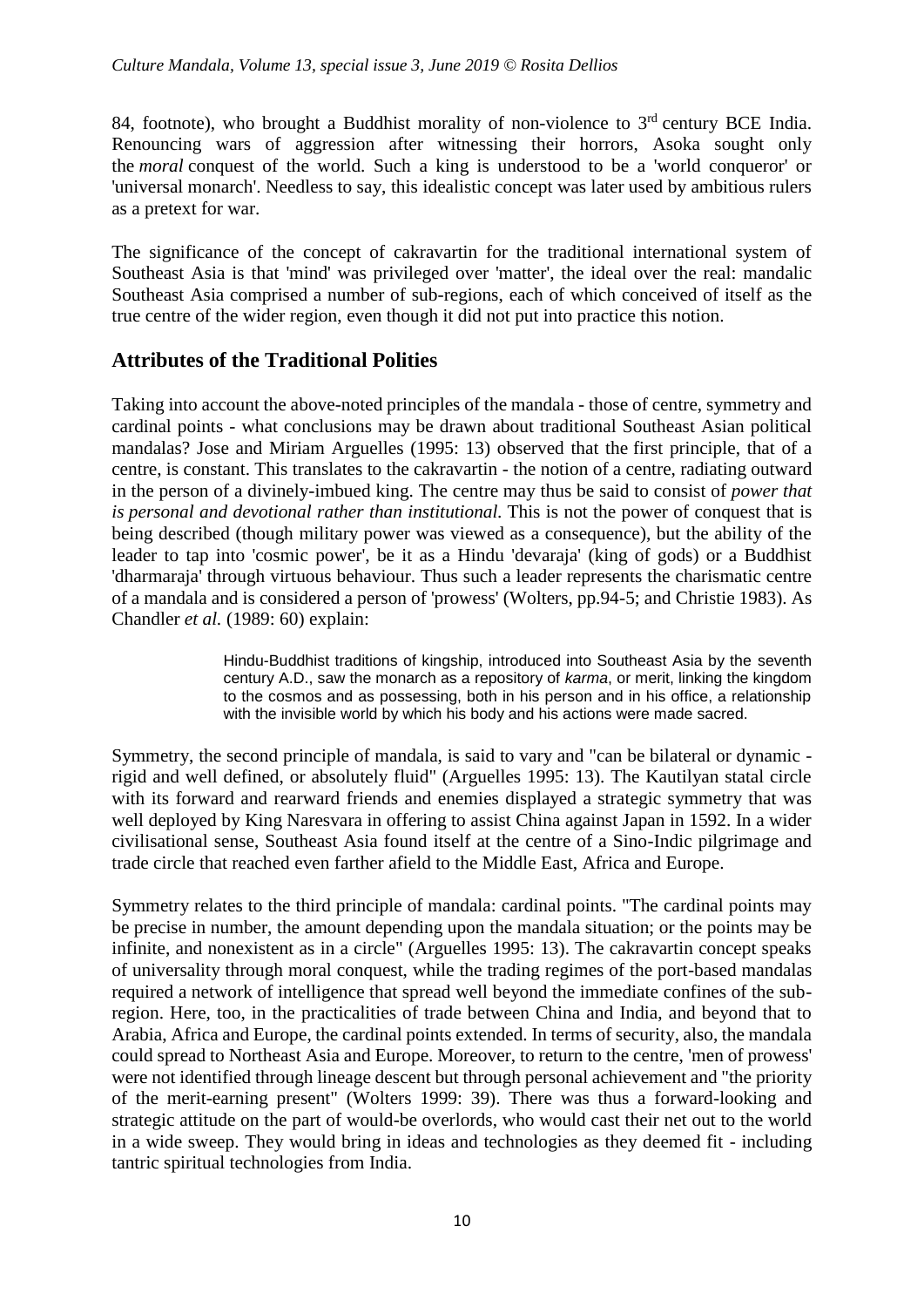Taken as a whole, the mandala is a sacred circle because of its transformational qualities. Like alchemy, it transforms raw materials into spiritual gold. So, too, the statal circle in Southeast Asia displays a propensity for transforming disparate chiefdoms into "networks of loyalties" (Wolters 1999: 34; see also Reid 2000: 188), and thence to sovereign power. This power, which could be activated for protection against enemies, was also a wellspring of merit dispensed to the participating mandala vassals and their subjects: "When kings shared their abundant store of merit with their subjects, the latter's chances for salvation by a better rebirth were significantly enhanced" (Ang-Thwin 1983: 57). The circuit was both physical and spiritual.

Such an arrangement may also be viewed as the principle of *human loyalties rather than territorial acquisitions*, which admittedly was often more ideal than real. Nonetheless such was the aspiration. Power was measured in terms of people (a scarce resource in early Southeast Asia) rather than land (which was in abundance). People were also important for their productive capacities in food production, temple building and in the maintenance of religiocultural institutions. The emphasis on people over land did not mean land was insignificant especially in view of its spirits and sacred places. Rather, it tended to flow on as a result of acquired loyalties from other mandalas. Angkorian Cambodia is noted as the most stable mandala territorially, having remained "virtually territorially intact" for half a millennium (Wolters 1999: 36).

## **Conclusion: Southeast Asia in the Wider Sino-Indian Mandala and the Concept of Dao/Unity**

*Words have an ancestor and affairs have a sovereign*

(Lao Tzu 1963: Bk 2, LXX: 171).

The conclusion to this paper is captured by a statement from a philosopher not from the Indic world but from Chinese civilisation. It is to be remembered that China also exerted its 'gravitational pull' on the region, but in a more subtle, yin-like fashion. The active yang of Indian literary, religious and governmental culture in Southeast Asia appeared to be matched by the yin of China's "shadowy overlordship".(12) This manifested in China's tribute relations with Southeast Asian polities, its chronicling of their histories and social practices, and its direct influence, the inevitable element of yang within the yin, (13) on the institutions of one Southeast Asia polity - that of the Viets in the Red River Delta. In terms of symmetry, too, Sino-India correspondences emerge. The classical Daoist philosopher, Laozi (Lao Tzu), like the Hindu god Siva, so readily adopted from India in the 'cult of kingship' in Southeast Asia, was a counter-cultural hero - perhaps mythical, perhaps historical - who did the unexpected and shook his followers out of complacency. To Siva's 'god of destruction' (destruction of ignorance, that the world may be built anew), must therefore be added Laozi's break with Confucian convention.

To the wilder, mystical, pair of Laozi and Lord Siva must be added the strategic realists: Sunzi (Sun Tzu) and Kautilya. Master Sun's *The Art of War* is much shorter than Kautilya's exhaustive *Arthastatra*. Yet both show a respect for a virtuous leader while permitting deceptive strategies to their generals. This was because there was a higher cause to which their schemes were dedicated. Kautilya, who must surely be considered the father of classical mandala geopolitics, was dedicated to protecting the Mauryan Empire against foreign invasions through unity. Similarly, Indian influenced institutions in Southeast Asia ensured the king's duty as cakravartin was directed toward unification as an ideal in the interests of protection. It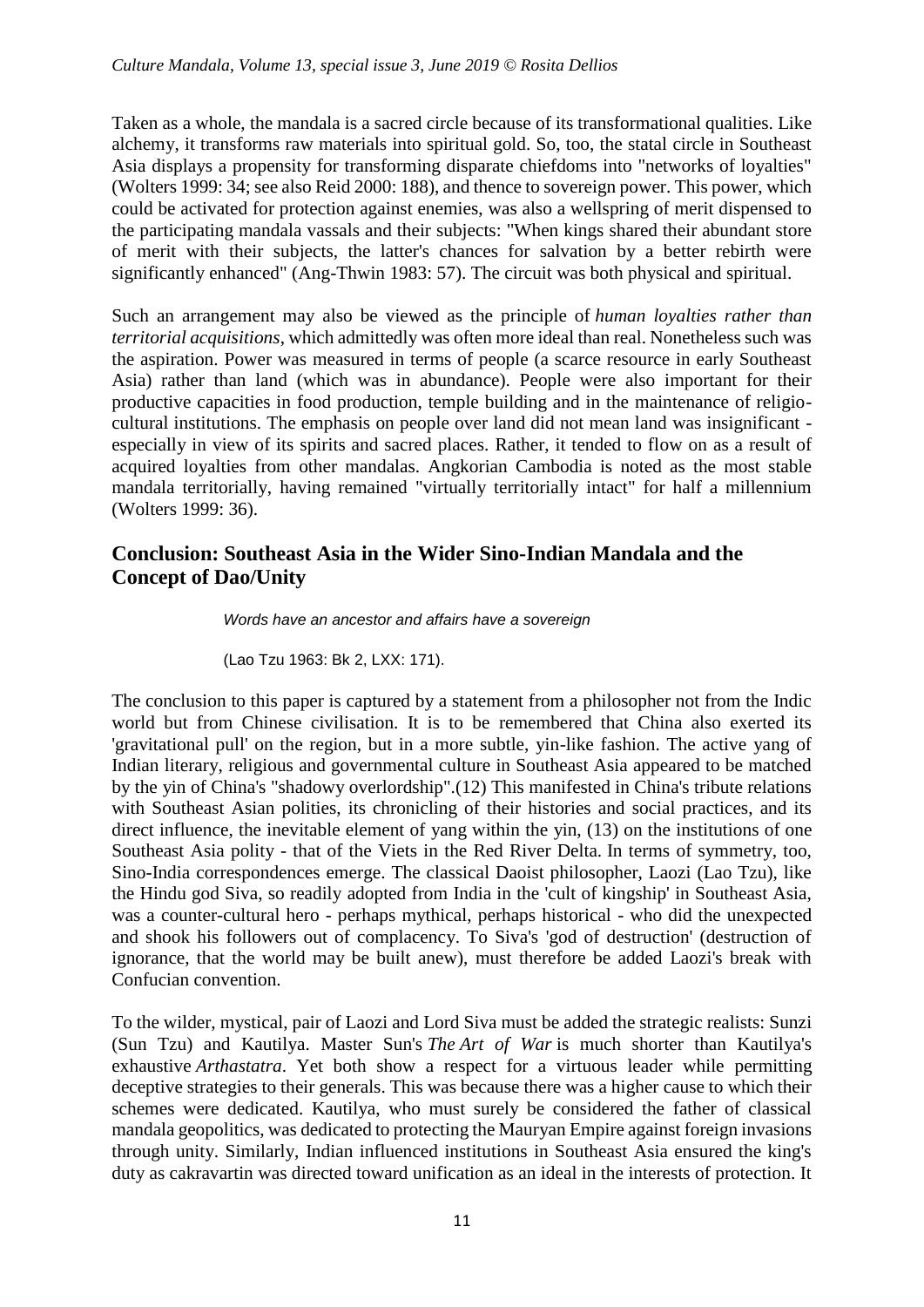reflected the power and protection that came from metaphysical unity. Such an ideal was shared by the Chinese of the time, in the form of the doctrine of the unity of Heaven, Earth and the human order. Such a mutuality was philosophically and ritually upheld by the king, 'Son of Heaven'. Thus despite mandala's clearly Indian etymological ancestry, it finds spiritual resonance with Chinese doctrines of unity.

This is worth noting because the mandala polities of Southeast Asia are distinguished in the academic literature (for example, Wolters 1999:25, 109; Stuart-Fox 2000: 87) from the Chinese conceptions of state as centralised and bureaucratised. While this distinction finds validity in terms of 'features' of the Hinduised mandala and the Sinocised imperium - such as "the absence [in mandala polities] of a Chinese-style professional bureaucracy and of genuinely dynastic institutions" (Wolters 1999: 30) - the differences fade when considering the ideological esteem displayed by both for unification. As Pines (2004, forthcoming) argues, the 'Great Unity' ideal in Chinese political culture explains China's "repeated resurrection" as a unified empire (see also Dellios 1997: 214). Thus, to borrow from Laozi, not only do words have an ancestor, but affairs have a sovereign. Whether that sovereign be the Chinese emperor as 'Son of Heaven' or the cakravartin of a Hindu-Buddhist kingdom, there is a supporting metaphysical notion of untity: 'tianxia' ('all under Heaven are one'), 'li-yi-fen-shu' ('the principle is one and its manifestations are many'); of the Hindu deities being symbolic representations of Brahman (God); as with the Buddhas for meditation (such as Vairocana and Amitabha) being aspects of Buddhahood. Spiritual reality - or the Dao (the Way) - may, in this way, be seen to be sovereign in mandala kingdoms. However, as Laozi (1963, Bk 2, LXX: 172) went on to say: "It is because people are ignorant that they fail to understand me." Ignorance, desire, and aggression, the Bhavacakra ('Wheel of Life') mandala teaches, are at the nave of an imperfect world. Hence the mandalic experience incorporates the empirical realities as well.

This, then, is the 'mandala' as a tradition of knowledge in Southeast Asia. Seen as a Hindu-Buddhist religious diagram as well as a doctrine of traditional Southeast Asian 'international relations', the basic concept of mandala connects the inner world of contemplation with the outer sphere of geopolitics, within the historical framework of traditional Southeast Asia.

# **Endnotes**

1. This Research Paper was adapted from a paper presented at the *Traditions of Knowledge in Southeast Asia* conference, Universities Historical Research Centre in cooperation with SEAMEO Regional Centre for History & Tradition, Yangon, Myanmar, 17-19 December 2003. Rosita Dellios is Associate Professor of International Relations, School of Humanities and Social Sciences, Bond University.

2. According to the Mahayana ('Greater Vehicle') school of Buddhism - practised predominantly in Tibet (with its Vajrayana or Tantric branch of Mahayana), China, Korea and Japan - the path to liberation is to liberate others from suffering. Mahayana's ideal is the Boddhisattva, a noble being who defers release from rebirth in order to return to save others from suffering. By contrast, the older Theravada ('Teaching of the Elders') school states that individuals are responsible for their own liberation. Its ideal, the Arhat ('worthy one'), becomes enlightened and thus released from rebirth through meditation on the Buddha's Dharma (truth). Theravada Buddhism is practised predominantly in Myanmar, Thailand and Sri Lanka.

3. Tantra is both Hindu and Buddhist, and refers to both texts and practices. In Hinduism it is often associated with Siva and his Sakti (divine energy). In Buddhism it features Vajrayana (the reality of emptiness) and associated meditative practices. The Tanta texts in Tibetan Buddhism give "often cryptic directions of advanced yoga and meditation" (Hansen 1996; see also Schuhmacher and Woerner 1989: 354-5).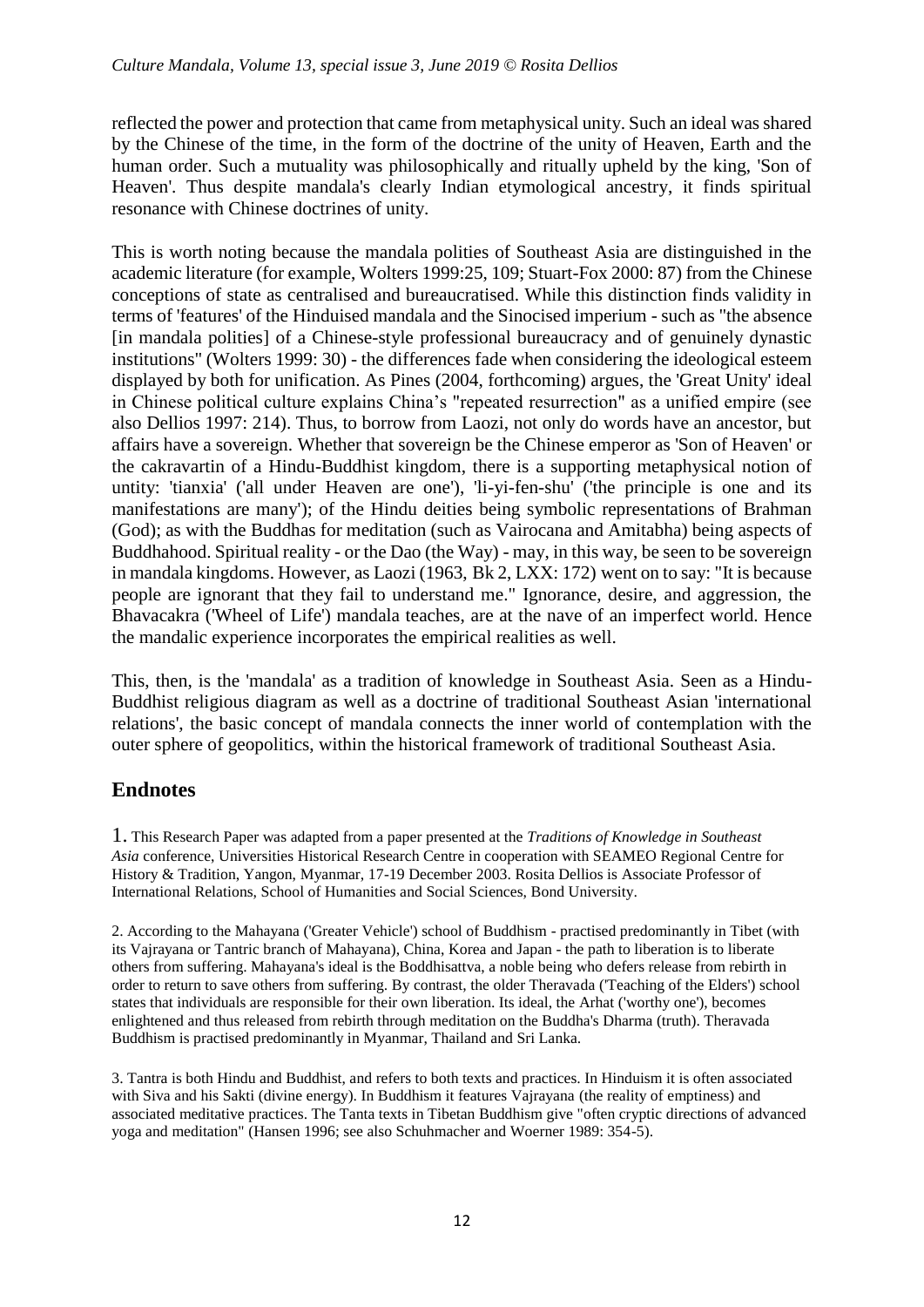4. An example is the empty shrine of Vajradhatvishvari in Nepal where female wisdom aspect of Vairochana is represented as "a vacuity" in line with the "neutral state between the phenomenal and the noumenal aspects of existence that the Buddhist tantrin seeks" (Huntington 2002:19).

5. Vairocana (mirror-like wisdom), Ratanasambhava (wisdom of equality of all things), Amitabha (discriminating wisdom), Ammoghasiddi (all-encompassing wisdom), and Akshobhya (wisdom of reality of all things) (Huntington 2002: 19, Fig. 6; Brauen 1997: 110, Table 12).

6. See Law (1985: 402-418, Lists III & IV) for a compilation of 107 manuscripts and 14 printed works on 'Polity or its Sub-topics'. Basham (1967: 81) also lists works on statecraft from the two great epics*Mahabharata* and *Ramayana*; sections of the *Smrti* on sacred law; the political texts on polity (above); as well as "ancient literature as a whole, from the *Rg Veda* onwards" with their information and inscriptions on political issues.

7. Madhyama is the "sovereign who is more powerful than either *vigigisu* or *ari* but less powerful than the two combined" (Law 1985: 200, citing *Arthasastra*, vi: 2; and *Kumandakiya*, viii: 18). Udasini is "stronger than each of ari, vigigisu, and madhyama, but weaker than the three combined" (Law 1985: 201, citing *Arthasastra*, vi: 2; and *Kumandakiya*, viii: 19). According to Shamasastry's translation of *Kautilya'sArthasastra* (1967: 292-3, vi: 2):

> The king who occupies a territory close to both the conqueror and his immediate enemy in front and who is capable of helping both the kings, whether united or disunited, or of resisting either of them individually is termed Madhyama (mediatory) king.

He who is situated beyond the territory of any of the above kings, and who is very powerful . . . is a neutral king (udasina) . . .

#### 8. The footnote (p. 293) to the text specifies these as:

(1) The conqueror's circle of states; (2) the enemy's circle of states; (3) the Madhyama king's circle of states; (4) the neutral king's circle of states. As each of the twelve primary kings has five elements of sovereignty, the total number of elements is sixty. These sixty elements with the twelve kings amount to seventy-two elements.

#### 9. According to Aung-Thwin (1983: 53):

[The king] was to subdue others primarily by moral persuasion and example [under the ideology of dharmaraja]; if unable to do so he might use force, but then it must be solely in the interests of the Religion. Thus, although he was projected as a righteous ruler, kingship like kingdoms, was a political entity that had to be justified by certain Buddhist precepts concerning (inevitable) war and killings. Therefore, wars became variably efforts to seek the holy relics, proselytize Buddhism, and acquire the 'pure texts'.

10. There is a paradox here. How can Indian brahmins be the harbingers of Indianisation in Southeast Asia when there are religions prohibitions on them travelling abroad, an act considered to be ritually polluting? De Casparis and Mabbett (1992: 287) suggest that only a few came from India, these being "ambitious men lured by the hope of honour and fortune in a distant land". Judging by the names of the court brahmins, most would have been Southeast Asians who gained their education in Indian ashrams (ibid.).

11. Divine kingship in its various elaborations - including the Malay 'daulat' or 'divine aura' (Johns 1979: 64) - is a cross-cultural phenomenon evident in pre-modern world history. As Larif-Beatrix (1995: 63) observed, "the old religious cosmogony" transformed into political systems as exemplified in "Babylon, Egypt, India, China and Southeast Asia, as well as the empire of Charlemagne in Europe". Indeed, religion gave "history's various *mandala*-builders their sanctity and legitimacy"; for example, in Babylon the monarch was known as "king of the four directions of the universe" (p. 65). The distinction between the 'divine right' of Christian rulers in medieval Europe and the divinity or semi-divinity of Hindu and Buddhist rulers in Southeast Asia is that the Christians had their rule sanctioned by 'God', but they themselves were not God. The Hindu and Buddhist kings, by comparison, continued the Hindu tradition of possessing divine powers (see Osborne 2000: 42) as well as of being spiritually empowered through high levels of 'merit'.

12. Watson (1992: 15) employs this description of 'suzerainty' to give a sense of its 'soft power' (power of attraction rather than coercion) and even fragility. Unlike the more clear-cut case of sovereignty, China's suzerainty was dependent on relationship maintenance through diplomatic, trade and ceremonial means. Force was an option of last resort.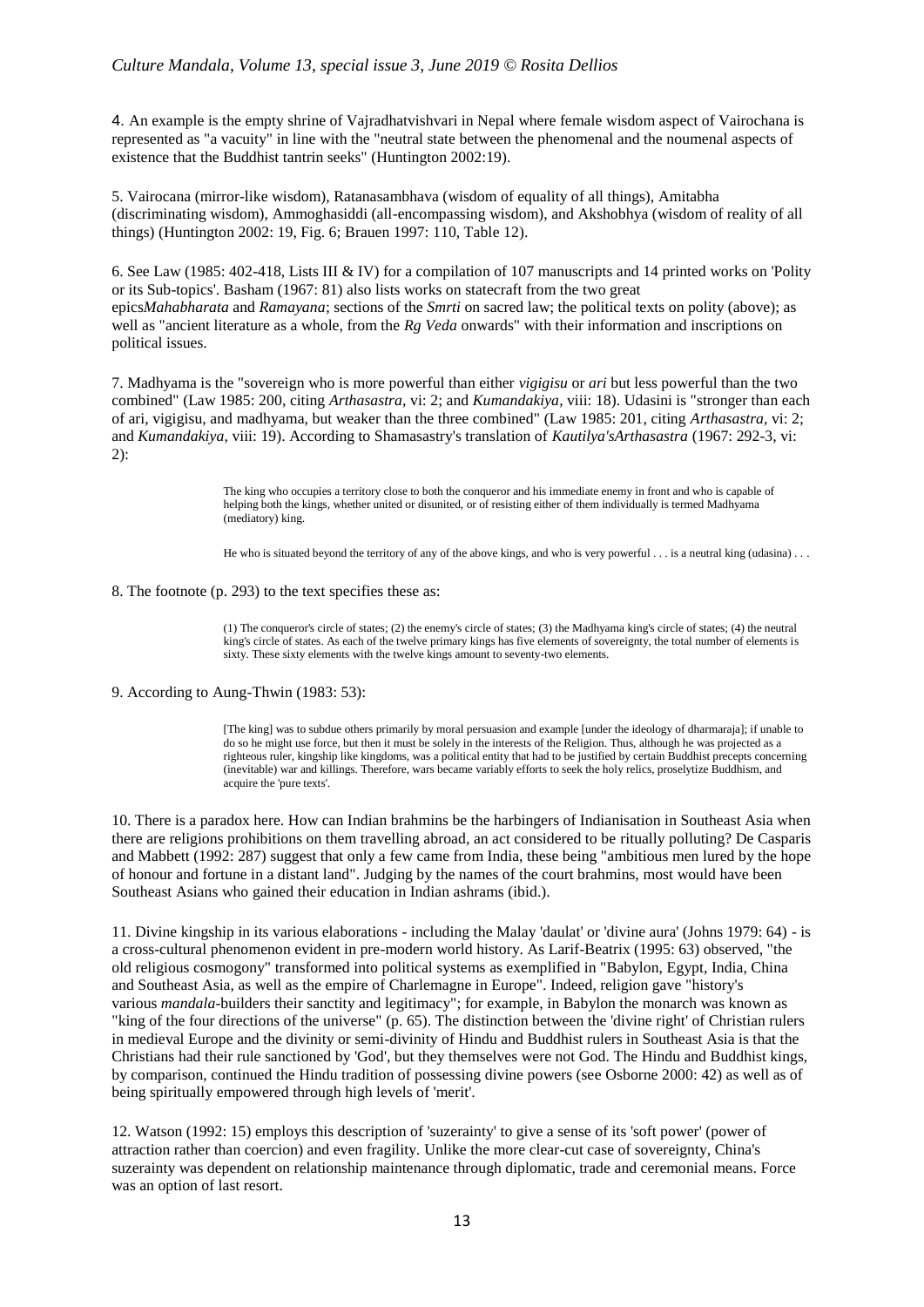13. The complementary polarities of 'yin-yang' are the female (yin) and male (yang) principles in Chinese philosophy. According to the Daodejing [Tao Te Ching] (Lao Tzu 1963, XLII, 94) "The myriad creatures carry on their backs the yin and embrace in their arms the yang and are the blending of the generative forces of the two."

#### **REFERENCES**

Arguelles, Jose and Miriam (1995), *Mandala*, 2<sup>nd</sup> edn, Boston: Shambala.

Aung-Thwin, Michael (1983) 'Divinity, Spirit, and Human: Conceptions of Classical Burmese Kingship', in Lorraine Gesick (ed.) *Centres, Symbols, and Hierarchies: Essays on the Classical States of Southeast Asia,* Monograph No. 26, New Haven, Connecticut: Yale University Southeast Asia Studies, pp. 45-86.

Barwise, J. M. and N. J. White (2002) *A Traveller's History of South East Asia*, London: Windrush Press in assoc. with Cassell & Co.

Basham, A. L. (1967), *The Wonder that was India: A Survey of the History and Culture of the Indian Sub-Continent before the Coming of the Muslims*, 3rd rev. edn, London: Sidgwick & Jackson.

Brauen, Martin (1997) *The Mandala: Sacred Circle in Tibetan Buddhism*, Boston: Shambala.

Buzan, Barry (1983) *People, States and Fear*, Brighton, Sussex: Wheatsheaf Books.

Buzan, Barry and Ole Waever (2003) *Regions and Powers: The Structure of International Security*, Cambridge: Cambridge University Press.

Chandler, David P, *et al.* (1989) *In Search of Southeast Asia: A Modern History* (revised edn), Sydney: Allen & Unwin.

Christie, Jan Wisseman (1983) 'Raja and Rama: The Classical State in Early Java', in Lorraine Gesick (ed.) *Centres, Symbols, and Hierarchies: Essays on the Classical States of Southeast Asia,* Monograph No. 26, New Haven, Connecticut: Yale University Southeast Asia Studies, pp.9-44.

Cozort, Daniel (1995) *The Sand mandala of Vajrabhairava*, Ithaca, NY: Snow Lion Publications.

De Casparis, I. G. and I. W. Mabbett (1992) 'Religion and Popular Beliefs of Southeast Asia before c. 1500', in Nicholas Tarling (ed.) *The Cambridge History of Southeast Asia*, Vol. 1, Cambridge: Cambridge University Press, pp. 276-339.

Dellios, Rosita (1997) '"How May the World be at Peace?": Idealism as Realism in Chinese Strategic Culture', in Valerie M. Hudson (ed.) *Culture and Foreign Policy,*Boulder, Colorado: Lynne Rienner, pp. 201-230.

Evers, Hans-Dieter and Rudiger Korff (2000) *Southeast Asian Urbanism: The Meaning and Power of Social Space*, Singapore: Institute of Southeast Asian Studies.

Feldman, Christine (1999) *Dependent Origination*, retrieved 14 November 2003, from [www.dharma.org/ij/archives/1999a/christina.htm](http://www.dharma.org/ij/archives/1999a/christina.htm)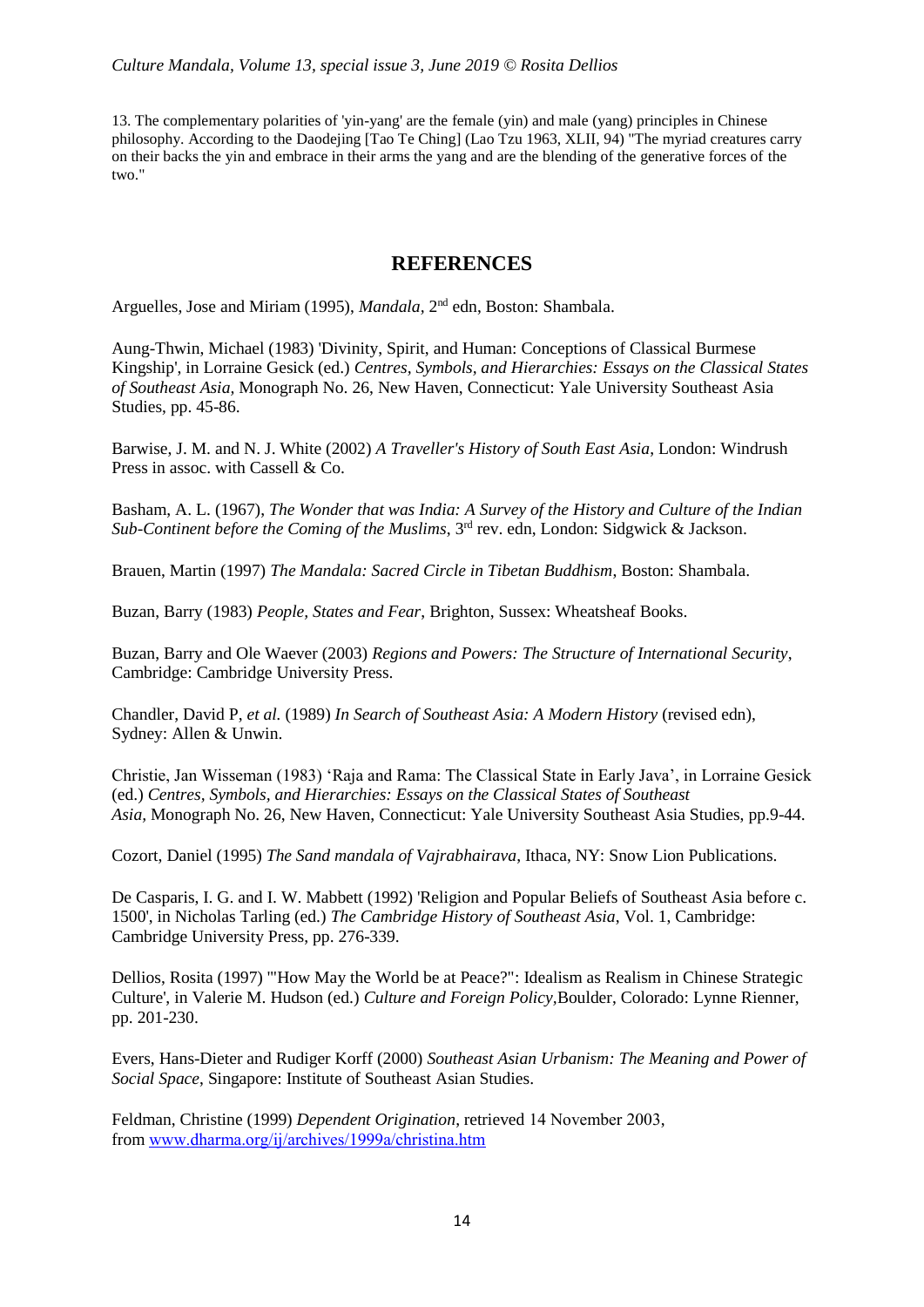Geertz, Clifford (1980) *Negara: The Theatre State in Nineteenth-Century Bali*, Princeton: Princeston University Press.

Gesick, Lorraine (1983) 'Introduction', in Lorraine Gesick (ed.) *Centres, Symbols, and Hierarchies: Essays on the Classical States of Southeast Asia,* Monograph No. 26, New Haven, Connecticut: Yale University Southeast Asia Studies, pp. 1-8.

Grey, Maggie (2001) 'Encountering the Mandala: The Mental and Political Architectures of Dependency', *The Culture Mandala* (The Centre for East-West Cultural and Economic Studies, Bond University, Gold Coast, Australia), Vol. 4, No. 2, November, pp. 1-13. Also available online: *International Relations Portal:*[http://www.international-relations.com](http://www.international-relations.com/)

Hansen, Jytte (1996) *Mandala,* retrieved 13 November 2003, from [http://www.jyh.dk/indengl.htm.](http://www.jyh.dk/indengl.htm)

Higham, Charles (1989) *The Archaeology of Mainland Southeast Asia*, Cambridge: Cambridge University Press.

Hong Lysa (1996) 'History', in Mohammed Halib and Tim Huxley (eds) *An Introduction to Southeast Asian Studies*, London: Tauris Academic Studies and with The Institute of Southeast Asian Studies (ISEAS), Singapore, pp. 46-69.

Huntington, John C. (2002) 'The Iconography of Svayambhu Mahachaitya: The Main Mandalas', *Orientations*, Vo. 33, No. 10, December, pp. 16-23.

Johns, A. H. (1979) 'The Turning Image: Myth and Reality in Malay Perceptions of the Past', in Anthony Reid and David Marr (eds) *Perceptions of the Past in Southeast Asia*, Singapore: Published for the Asian Studies Association of Australia by Heinemann Educational Books (Asia), pp. 43-67

Kautilya (1967) *Kautilya's Arthasastra*, 8<sup>th</sup> edn, trans. R. Shamasastry, Mysore: Mysore Printing and Publishing House.

Larif-Beatrix, Asma (1995) 'Religions, Images and Ideology: The Symbolic Archaeology of Democracy', in Murugesu Pathmanathan and Robert Haas (eds) *Political Culture: The Challenge of Modernisation,* Petaling Jaya, Malaysia: Centre for Policy Sciences in cooperation with Friedrich Naumann Foundation.

Law, Narendra Nath (1985, reprint) *Studies in Indian History and Culture,* Delhi: B. R. Publishing Corporation.

Lao Tzu [Laozi] (1963) *Tao Te Ching* [Daodejing] trans. D. C. Lau, London: Penguin Books.

Legge, J. D. (1992) 'The Writing of Southeat Asian History', in Nicholas Tarling (ed.) *The Cambridge History of Southeast Asia*, Vol. 1, Cambridge: Cambridge University Press, pp. 1-50.

Little, Richard (2000) 'A "Balance of Power"?', in Greg Fry and Jacinta O'Hagan (eds) *Contending Images of World Politics*, Basingstoke: Macmillan Press, pp. 48- 60.

Mabbett, I. W. (1978) 'Kingship at Angkor', *Journal of the Siam Society,* Vol 66, No. 2, pp. 1-58.

McNeely, Jeffrey A. and Paul Spencer Sochaczewski (1991) *Soul of the Tiger: Searching for Nature's Answers in Southeast Asia*, 2nd edn, Honolulu: University of Hawaii Press.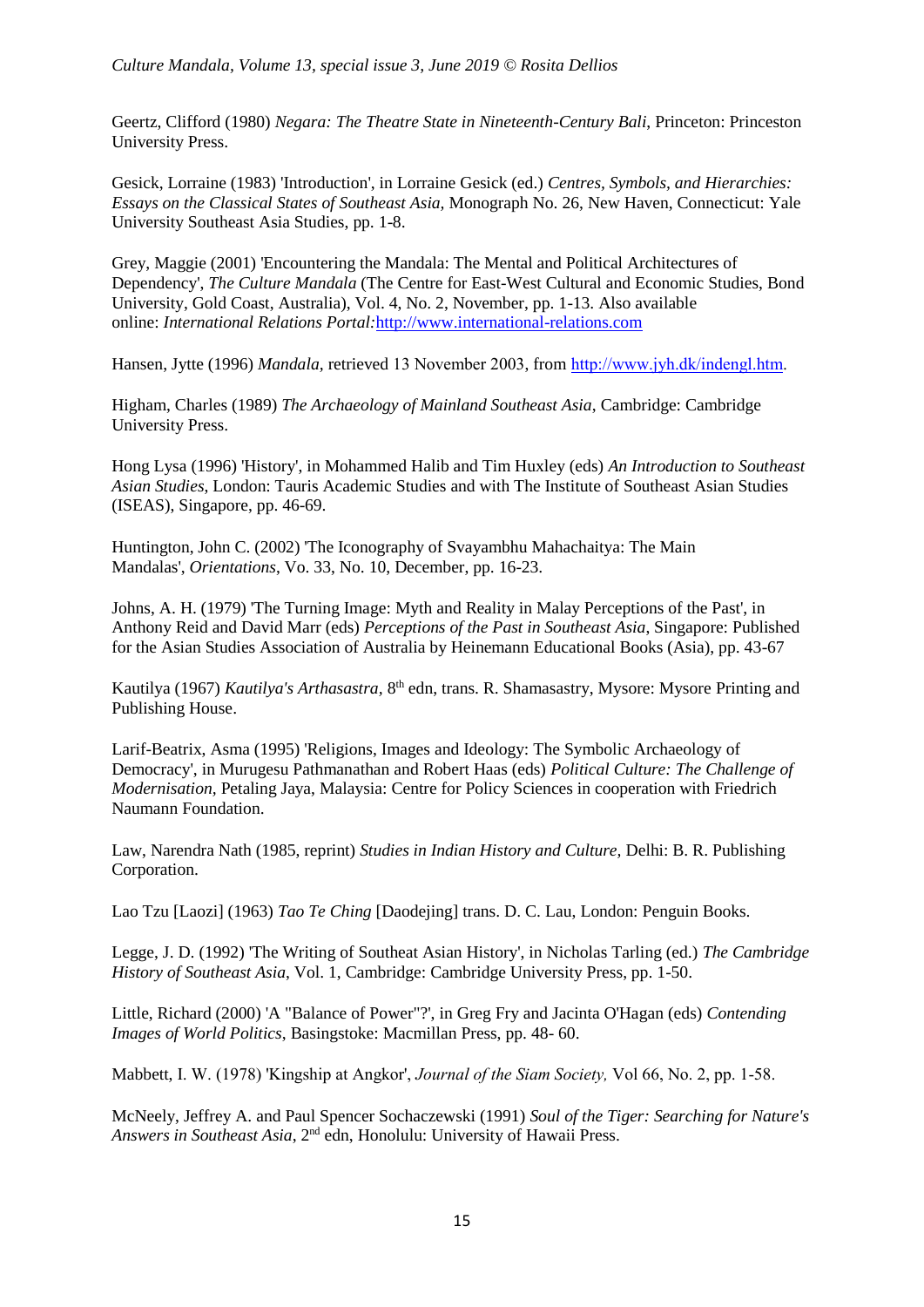Meulenbeld, Ben (2001) *Buddhist Symbolism in Tibetan Tankas*, Havelte, The Netherlands: Binkey Kok Publications.

Osborne, Milton (2000) Southeast Asia: An Illustrated Introductory History, 8<sup>th</sup> edn, Sydney: Allen & Unwin.

Pines, Uri (2004, forthcoming) ' "The Great Unity" Paradigm in Chinese Political Culture', in Martin Lu, Rosita Dellios, and R. James Ferguson (eds) *Toward A Global Community: New Perspectives on Confucian Humanism ,* Gold Coast, Australia: Centre for East-West Cultural and Economic Studies, Bond University and International Confucius Association, Beijing, chapter 3.

Powell, Barbara (1996) *Windows into the Infinite: A Guide to the Hindu Scriptures*, Fremont, California: Asian Humanities Press.

Rahula, Walpola (1978) *What the Buddha Taught*, 3<sup>rd</sup> edn, London: Gordon Fraser.

Reid, Anthony (2000) *Charting the Shape of Early Modern Southeast Asia*, Singapore: Institute of Southeast Asian Studies.

SarDesai, D. R. (1994) Southeast Asia: Past and Present, 3<sup>rd</sup> edn, Boulder, Colorado: Westrview Press.

Schuhmacher, Stephan and Gert Woerner (eds) (1989) *The Rider Encyclopaedia of Eastern Philosophy and Religion*, London: Rider.

Snodgrass, Adrian (1985) *The Symbolism of the Stupa,* NY: Southeast Asia Program, Cornell University.

Stuart-Fox, Martin (2000) 'Political Patterns in Southeast Asia', in Colin Mackerras (ed.) *Eastern Asia,* 3 rd edn, Melbourne: Longman Cheshire, pp. 83-92.

Sun Tzu [Sunzi] (1963) *The Art of War*, trans. Samuel B. Griffith, Oxford: Oxford University Press

Tambiah, S. J. (1976) *World Conqueror and World Renouncer: A Study of Buddhism and Polity in Thailand Against a Historical Background*, Cambridge: Cambridge University Press.

Taylor, Keith W. (1992) 'The Early Kingdoms', in Nicholas Tarling (ed.) *The Cambridge History of Southeast Asia*, Vol. 1, Cambridge: Cambridge University Press, pp. 137-182.

*The Teaching of Buddha* (1966), Tokyo: Buddhist Promoting Foundation.

*A Tribute to Hinduism - War in Ancient India* (2001), retrieved 14 November 2003, from [www.atributetohiduism.com/War\\_in\\_ancient\\_India.htm](http://www.atributetohiduism.com/War_in_ancient_India.htm)

Tucci, Guiseppe (1961) *The Theory and Practice of the Mandala* (trans. Alan Houghton Brodrick), London: Rider & Co.

Watson, Adam (1992) *The Evolution of International Society: A Comparative Analysis,* London: Routledge.

Wolters, O. W. (1968) 'Ayudhya and the Rearward Part of the World', *Journal of the Royal Asiatic Society*, No. 3 & 4, pp. 166-78.